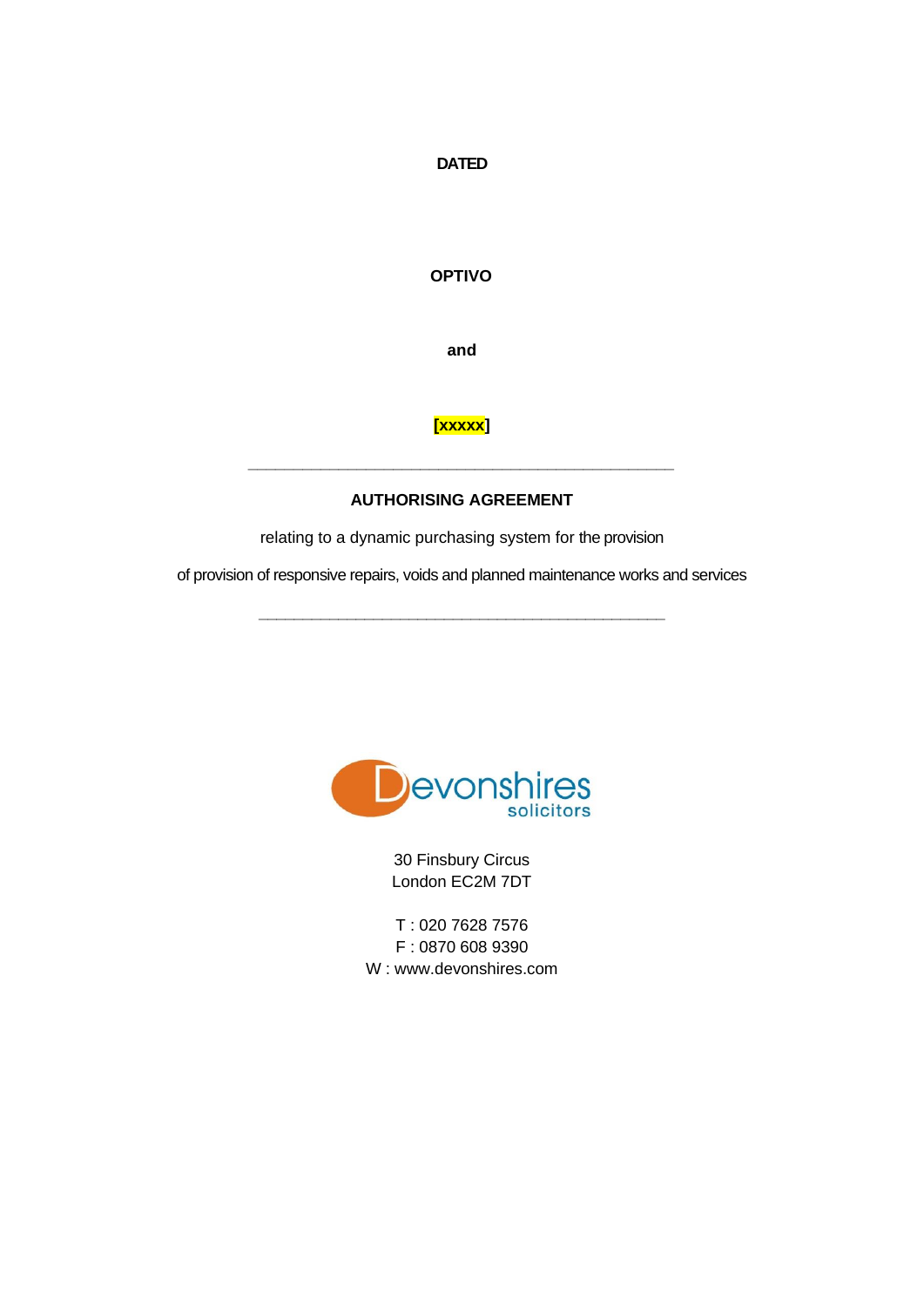**THIS AGREEMENT** is made the  $\begin{bmatrix} 1 & 1 \\ 1 & 2 \end{bmatrix}$  day of  $\begin{bmatrix} 1 & 202 \end{bmatrix}$ 

## **BETWEEN:**

- (1) **OPTIVO** (FCA Registration Number 7561) of Grosvenor House, 125 High Street, Croydon CR0 9XP in its capacity as representative of and agent for the SEC Members (the **"Client"**);
- (2) [ ] (Company Number [ ]) of [ ] (the **"Authorised Entity"**)

## **WHEREAS:**

- (1) Following an advertisement in the UK Find a Tender Service dated  $\begin{bmatrix} 1 \end{bmatrix}$ , reference  $\begin{bmatrix} 1 \end{bmatrix}$  and a competitive procurement process undertaken in accordance with the Public Contracts Regulations 2015, the Client has established a Dynamic Purchasing System for the provision of responsive repairs, voids and planned maintenance works and services (the **"DPS"**)
- (2) Suppliers may join the DPS at any time during its period of validity by entering into a form of dynamic purchasing system agreement with the Client (the **"DPS Agreements"**).
- (3) The Client wishes to grant the Authorised Entity the right to enter into Call Off Contracts with DPS Suppliers under the DPS.
- (4) The Authorised Entity is a  $[full member]$  [guest member]<sup>1</sup> of SEC.

## **IT IS AGREED**:

#### **1 Definitions**

- 1.1 Where the DPS Agreements assign a meaning to any word or expression which is used in this Agreement, the same meaning shall, unless the context otherwise requires or unless defined hereunder, be given to it in this Agreement.
- 1.2 In this Agreement unless the context otherwise requires the following terms shall have the meanings given to them below:

| <b>Agreement Period</b>          | means the period commencing on the date of this<br>Agreement and ending at the end of the DPS Term<br>or on the Revocation Date, whichever is the<br>earlier;                                                                                          |
|----------------------------------|--------------------------------------------------------------------------------------------------------------------------------------------------------------------------------------------------------------------------------------------------------|
| <b>Revocation Date</b>           | means the date on which the Authorised Entity<br>receives written notice from the Client under<br>Clause 4.2 of this Agreement that the Authorised<br>Entity's right to enter into Call Off Contracts under<br>the DPS has been revoked by the Client; |
| <b>[SEC Consortium Agreement</b> | means the consortium agreement between the<br>SEC Members dated $\begin{bmatrix} 1 \\ 3 \end{bmatrix}$ , as the same may be<br>varied from time to time; <sup>[2]</sup>                                                                                |

<sup>1</sup> Delete as appropriate

<sup>&</sup>lt;sup>2</sup> Include if the party entering into this Authorising Agreement is a guest member of SEC. Otherwise delete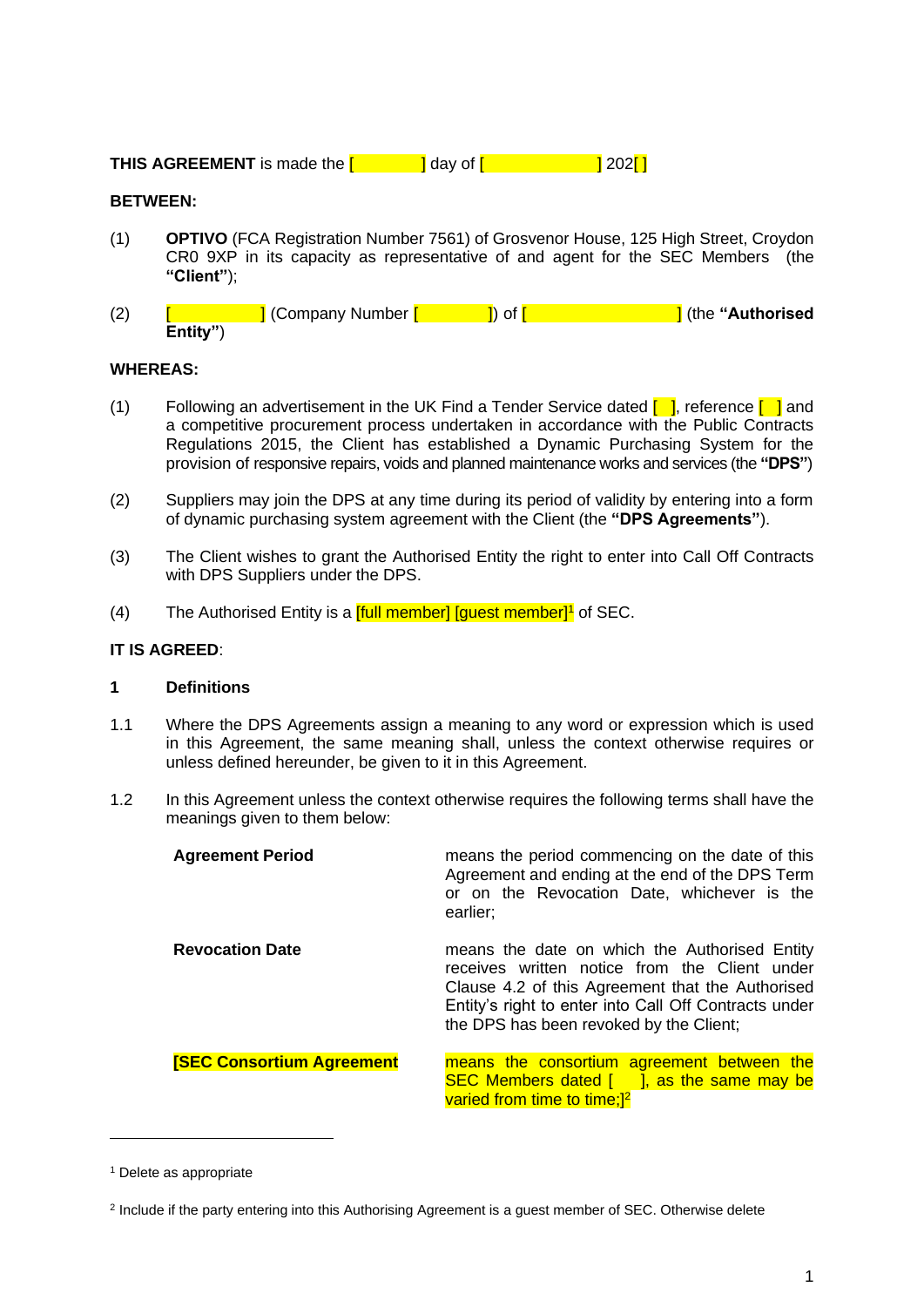- 1.3 In this Agreement, unless the context otherwise requires:
	- 1.3.1 the headings are included for convenience only and shall not affect the interpretation of this Agreement;
	- 1.3.2 the singular includes the plural and vice versa;
	- 1.3.3 a gender includes any other gender;
	- 1.3.4 a reference to a person' includes any individual, firm, partnership, company and any other body corporate;
	- 1.3.5 a reference to a statute, statutory instrument or other subordinate legislation (**"Legislation"**) is to such legislation as amended and in force from time to time, including any legislation which re-enacts or consolidates it, with or without modification; and
	- 1.3.6 a reference to specific standards, codes of practice, guideline, rules and/or schemes shall be construed as including all amendments, modifications, supplements, re-drafts and/or substitutes thereto.

#### **2 Right to Enter into Call Off Contracts**

In consideration of the covenants made by the Authorised Entity under this Agreement, the Client grants to the Authorised Entity for the duration of the Agreement Period the right under the DPS to enter into Call Off Contracts with DPS Suppliers.

#### **3 Compliance with Obligations**

- 3.1 The Authorised Entity covenants with the Client that the Authorised Entity will duly discharge, perform and observe all the liabilities, obligations and stipulations of the Authorised Entity under any Call Off Contracts it enters into under the DPS and will keep the Client duly and effectually indemnified against all actions, proceedings, claims, demands, costs, damages, penalties and expenses whatsoever under or in respect of any such Call Off Contracts.
- 3.2 The Authorised Entity covenants with the Client that the Authorised Entity shall comply with all obligations in the DPS Agreements that are expressed to be obligations of an Authorised Entity.
- 3.3 The Authorised Entity acknowledges and agrees that, to the fullest extent permitted by law:
	- 3.3.1 the Client shall have no liability to the Authorised Entity (whether in contract, tort or otherwise) for any matter arising out of or in connection with the carrying out of a Competition by the Client on the Authorised Entity's behalf; and
	- 3.3.2 the Client shall not be liable for or be required to indemnify the Authorised Entity against any expenses, liability, losses or costs incurred by the Authorised Entity which arise out of or in connection with the carrying out of a Competition by the Client on the Authorised Entity's behalf, whether under contract, tort or on any other legal basis.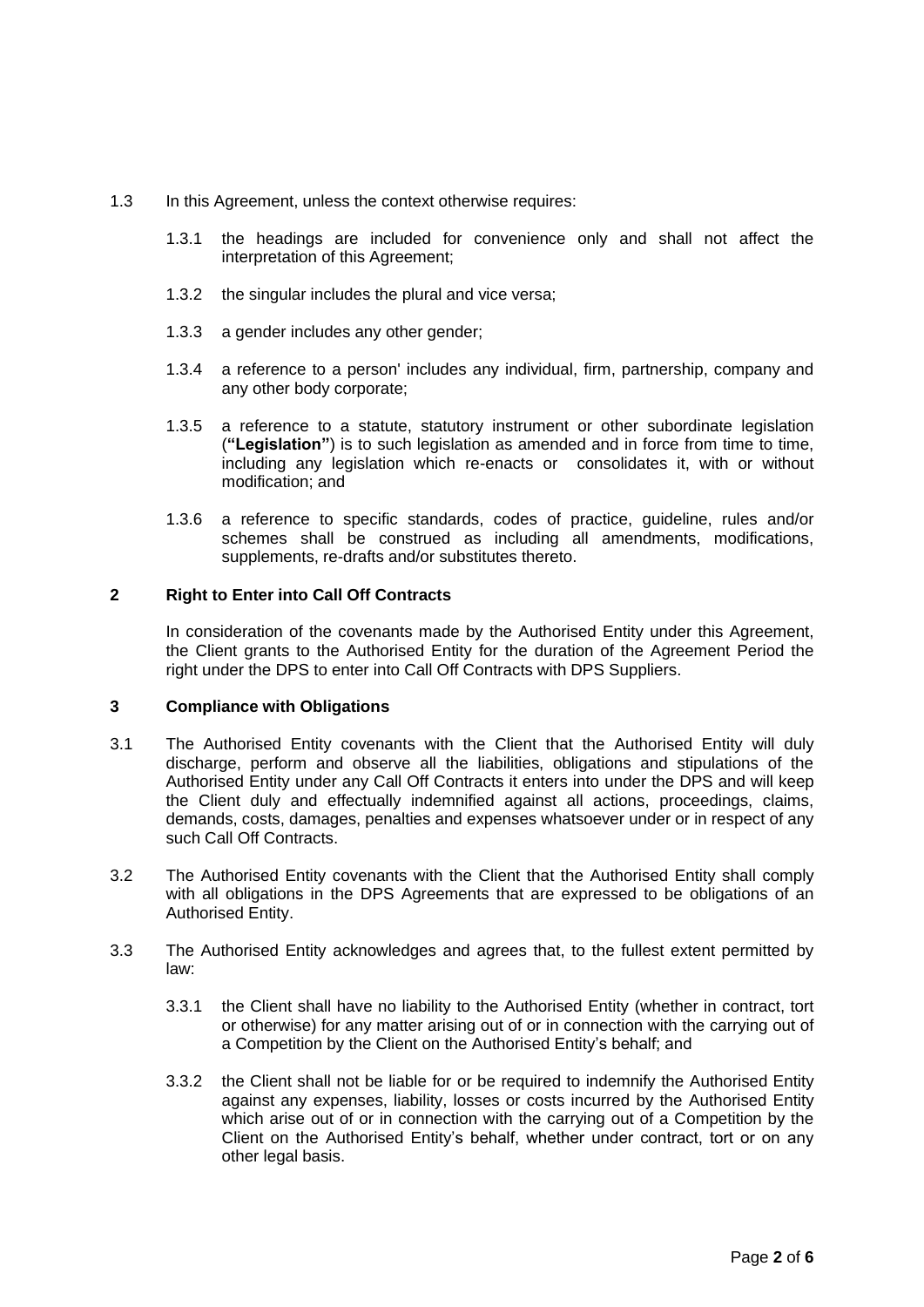3.4 **[The Authorised Entity covenants with the Client that the Authorised Entity shall comply** with the following provisions of the SEC Consortium Agreement as though it were a "Member" for the purposes of the SEC Consortium Agreement:

3.4.1 clause 2.3 (Scope and Objectives of Consortium);

3.4.2 clause 3.1 (excluding 3.1.3), 3.2, 3.3 and 3.5 (General Duties of Members); and

3.4.3 clause 10 (Confidentiality)];<sup>3</sup>

## **4 Revocation**

- 4.1 Without prejudice to the Client's other rights against the Authorised Entity under this Agreement or under common law, the Client may revoke the Authorised Entity's right to enter into Call Off Contracts under the DPS if:
	- 4.1.1 the Authorised Entity commits a material breach of the provisions of this Agreement; and/or
	- 4.1.2 the Authorised Entity commits a material breach of the provisions of the DPS Agreements; **[and/or**

4.1.3 the Authorised Entity commits a breach of Clause 3.4 of this Agreement]<sup>4</sup>

- 4.2 If the Client wishes to exercise its right under Clause 4.1, it must serve a written notice on the Authorised Entity stating that the Authorised Entity's right to enter into Call Off Contracts under the DPS has been revoked.
- 4.3 Following the Revocation Date, the Authorised Entity shall not be entitled to enter into any new Call Off Contracts under the DPS.
- 4.4 In no event shall revocation referred to in Clause 4.1 be deemed to affect or amend in any way any Call Off Contracts entered into prior to the Revocation Date.

## **5 SEC Fees**

5.1 The Authorised Entity acknowledges the provisions of Clause 28 of the DPS Agreements. In particular, the Authorised Entity acknowledges and agrees that pursuant to Clause 28 of the DPS Agreements the Client is entitled to receive from DPS Suppliers the SEC Fees payable in respect of Call Off Contracts awarded to the DPS Suppliers under the DPS Agreements, and may collect these fees out of monies received by the DPS Suppliers from the Authorised Entity under Call Off Contracts.

## **6 Provision of Information**

6.1 Within three (3) Working Days of awarding any Call Off Contract to a DPS Supplier under the DPS the Authorised Entity shall provide the Client with confirmation of the projected total value of such Call Off Contract and the projected monthly value of such Call Off Contract (in both cases excluding VAT), together with such other information as the Client may reasonably require in connection with such Call Off Contract. For the

<sup>&</sup>lt;sup>3</sup> Include if the party entering into this Authorising Agreement is a guest member of SEC. Otherwise delete

<sup>4</sup> Include if the party entering into this Authorising Agreement is a guest member of SEC. Otherwise delete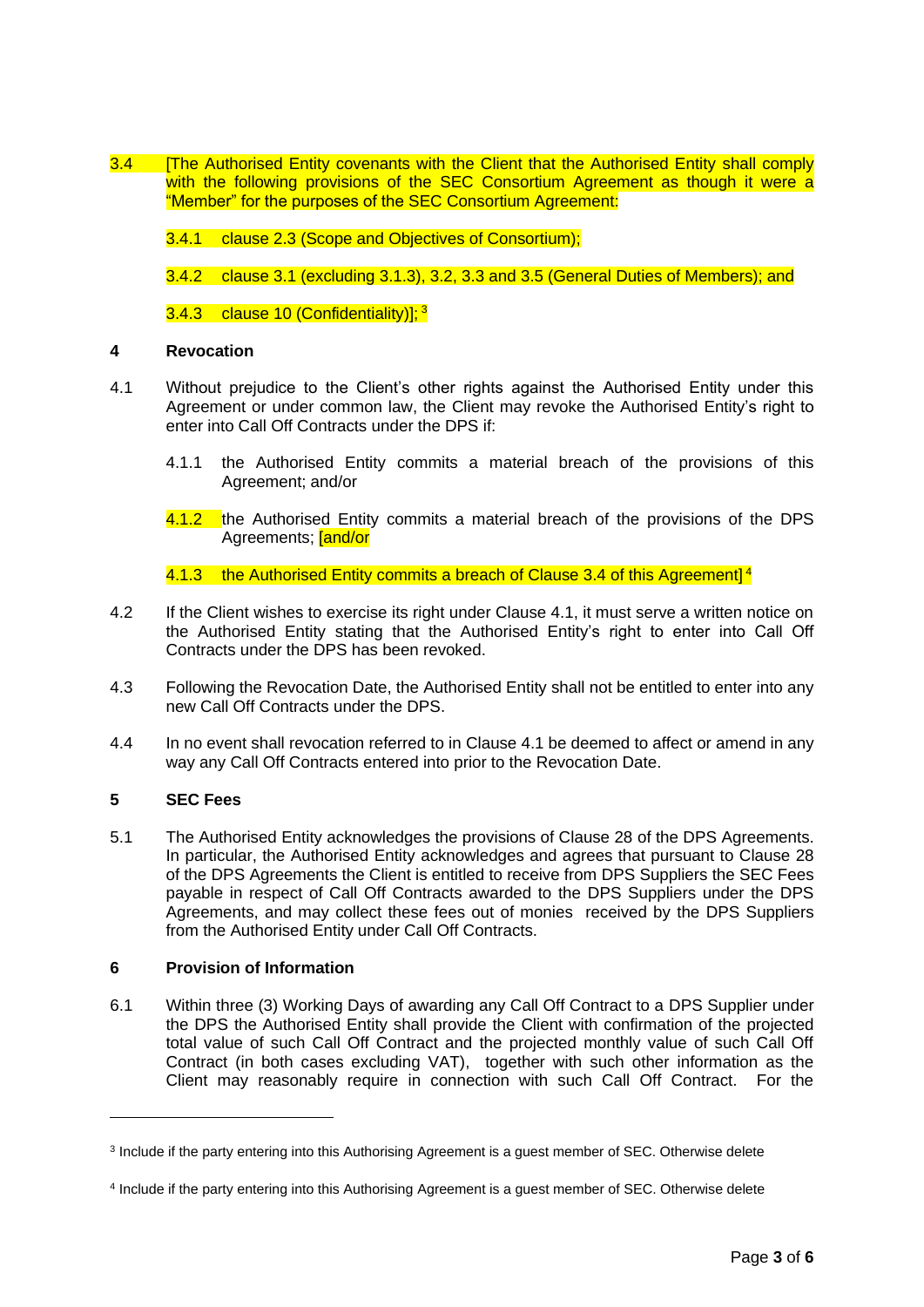avoidance of doubt, the projected monthly value for this purpose shall be an amount equal to the total projected value divided by the number of months that the Call Off Contract is due to last for, disregarding the effect of any proposed retention;

- 6.2 The Authorised Entity shall, within three (3) days of any request from the Client, provide the Client with copies of all invoices the Authorised Entity has received from DPS Suppliers pursuant to the terms of Call Off Contracts, together with such other information as the Client may reasonably require in connection with such Call Off Contracts.
- 6.3 For the avoidance of doubt (and without limitation to any other provision of this Agreement), a breach of any provision of this Clause 6 by the Authorised Entity shall constitute a material breach of the provisions of this Agreement for the purposes of Clause 4.1.1.

## **7 Assignment and Novation**

- 7.1 The Client may, at any time, assign, novate, charge or transfer its interest in this Agreement and/or any rights arising under it to any party without the consent of the Authorised Entity being required. The Authorised Entity shall enter into all necessary documentation to give effect to such assignment, novation, charge or transfer.
- 7.2 The Authorised Entity shall not assign, novate, charge or transfer its interest in this Agreement and/or any rights arising under it to any party without the prior written consent of the Client.

#### **8 No Agency, Partnership or Joint Venture**

Nothing contained in this Agreement shall be construed as creating an agency, partnership or joint venture relationship between the parties.

## **9 General**

- 9.1 This Agreement is supplemental to the DPS Agreements and the provisions thereof shall apply hereto insofar as they are necessary to give effect to this Agreement.
- 9.2 This Agreement shall be governed by and construed in accordance with the laws of England and Wales.

**IN WITNESS** whereof the parties have entered into this Agreement on the date set out at the head of this Agreement.

Executed by **OPTIVO** )

acting by:  $\qquad \qquad$  )